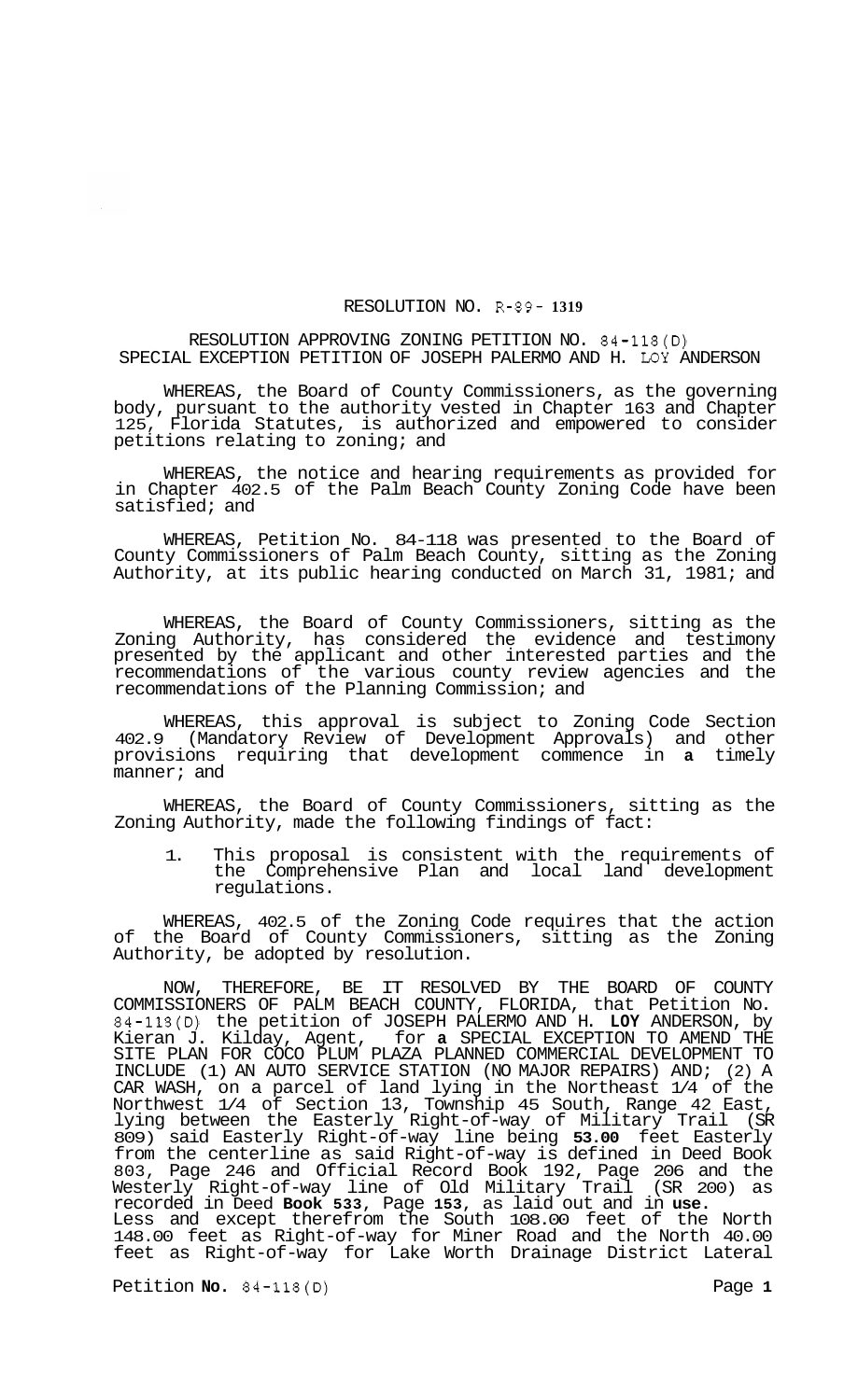Canal *20,* being located approximately one mile south of Hypoluxo Road on the east side of Military Trail (SR **809),** in a CG-General Commercial Zoning District, was approved on March **31, 1989,** as advertised, subject to the following conditions:

- **1.**  The petitioner shall comply with all previous conditions of approval unless expressly modified herein.
- **2.**  Prior to certification, the site plan shall be amended<br>to indicate the handicapped parking space located to indicate the handicapped parking space adjacent to the south site of the convenience store.
- **3. NO** outdoor loudspeaker system shall be permitted on site.
- **4.**  Off premise signs shall not be permitted on site.
- **5.**  Vehicle parking shall be limited to the parking spaces designated on the approved site plan. **No** parking of vehicles shall be permitted in landscape areas, rights- of-way or interior drives.
- *6.*  There shall be no storage of inoperative vehicles on site.
- *7.*  Prior to Site Plan certification, the property owner shall record a Unity of Control on the entire site subject to approval by the County Attorney.
- *8.*  Generation and disposal of hazardous effluents into sanitary sewerage system shall be prohibited unless adequate pretreatment facilities approved by the Florida Department of Environmental Regulation (FDER) and Agency responsible for sewage works are constructed and used by project tenants or owners generating such effluents.
- **9.**  Sewer service is available to the property. Therefore, no septic tank shall be permitted on the site.
- **10.**  Water service is available to the property. Therefore, no well shall be permitted on the site to provide potable water.
- **11.**  The owner, occupant or tenant of the facility shall participate in an oil recycling program which insures proper re-use or disposal of waste oil.
- **12.**  Condition **No. 4** of Zoning Petition **No. 84-118(B),**  Resolution **No. R-87-503,** which presently states:

**"19.** The Petitioner shall pay a Fair Share Fee in the amount and manner required by the "Fair Share Contribution for Road Improvements Ordinance" as it presently exists or as it may from time to time be amended. The Fair Share Fee for this project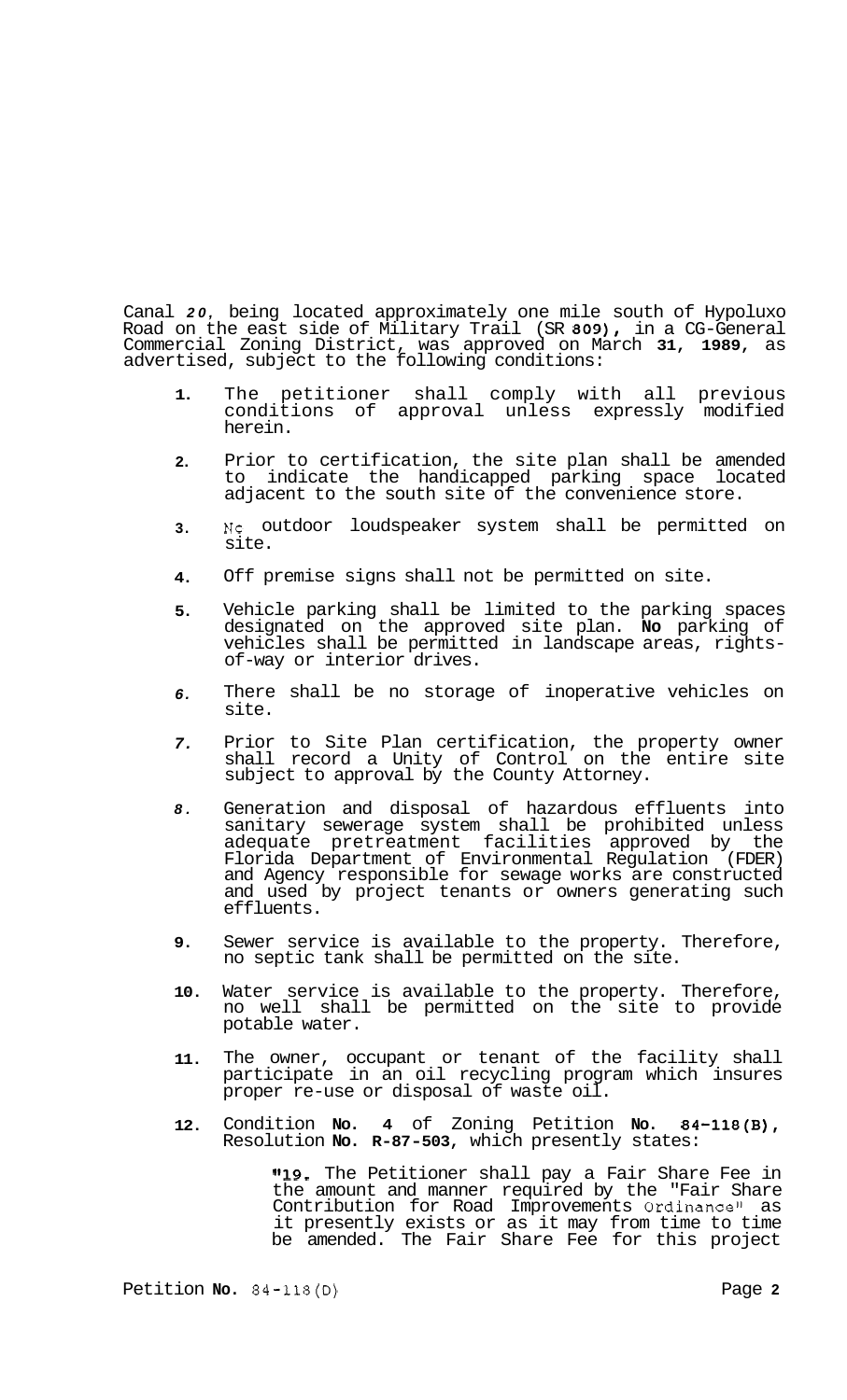presently is **\$243,789.00 (9,106** trips **X \$426.79**  per trip).<sup>"</sup>

Is hereby amended to read as follows:

 $\sim$   $\star$ 

 $\mathbf{r}$ 

"The Developer shall pay a Fair Share Fee in the amount and manner required by the "Fair Share Contribution for Road Improvements Ordinance1\* as it presently exists or as it may from time to time be amended. The Fair Share Fee for this project presently is **\$282,152.00 (10,532** trips **X \$26.79**  per trip) **.I1** 

- **13.** The property owner shall convey to the Lake Worth Drainage District the north **40** feet **of** that part **of** the Northeast **1/4** of the Northwest **1/4** of Section **13,**  Township **45** South, Range **42** East lying east of the east right-of-way line of Military Trail and the west rightof-way line of Old Military Trail for the required right-of-way for Lateral Canal **No. 20,** by Quit Claim Deed or an Easement Deed in the form provided by said District within ninety **(90)** days of the approval of the Resolution approving this project.
- **14.** Lighting shall be low intensity, shielded and directed away from adjacent residentially zoned property and rights-of-way.
- **15.** Prior to site plan certification, the petitioner shall submit a master signage program for the entire center. The master signage program shall be subject to approval by the Zoning Division.
- **16.** Failure to comply with any conditions of approval may result in the denial or revocation of a building permit; the issuance of a stop work order; the denial of a Certificate of Occupancy on any building or structure; or the denial or revocation **of** any permit or approval for any developer-owner, commercial-owner, lessee, or user **of** the subject property. Appeals from such action may be taken to the Palm Beach County Board of Adjustment or as otherwise provided in the Palm Beach County Zoning Code.